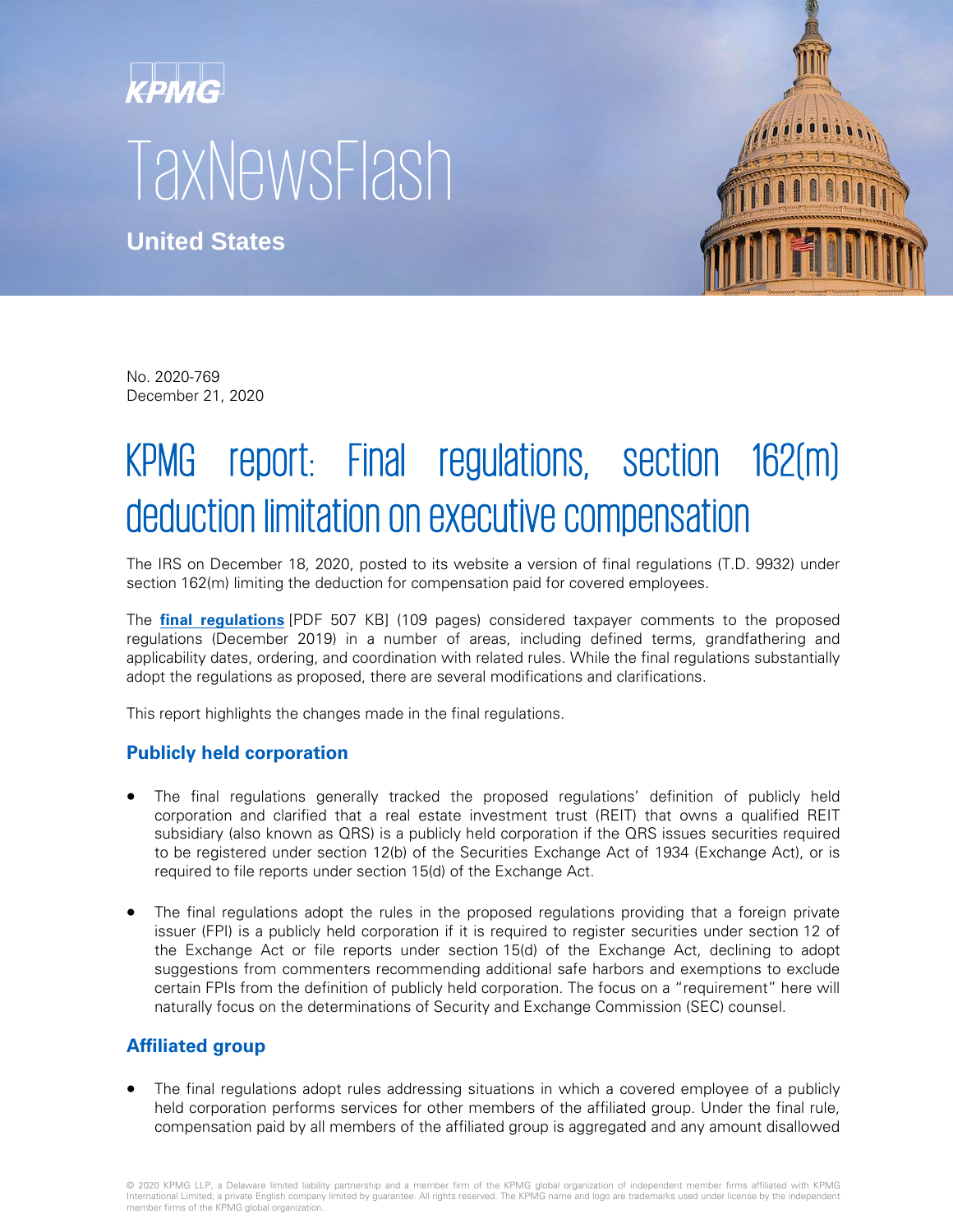as a deduction by section 162(m) is prorated among the payor corporations. When a covered employee is paid by more than one publicly held corporation that are members of the same affiliated group, the amount of the deduction that is disallowed is determined separately with respect to each payor corporation that is a publicly held corporation. The final regulations clarify that compensation paid by a member of an affiliated group that is **not** a publicly held corporation to an employee who is a covered employee of two or more other members of the affiliated group is prorated for purposes of the determining the deduction disallowance among the members that are publicly held corporations of which the employee is a covered employee.

#### **Covered employee**

The statute provides that the term "covered employee" includes covered employees of a predecessor of the publicly held corporation for a preceding tax year beginning after December 31, 2016. Among other definitions of predecessor, the proposed regulations provided that if an acquiror corporation acquires at least 80% of the operating assets of the publicly held target corporation, then the target corporation is a predecessor of the acquiror. The final regulations maintain that rule and clarify that the operating assets refer to gross operating assets instead of net operating assets.

#### **Applicable employee remuneration**

- The final regulations choose to use the term compensation instead of applicable employee remuneration when possible. Compensation means the aggregate amount allowable as a deduction for the tax year for remuneration for services performed by a covered employee whether or not the services were performed during the tax year. The final regulations provide that compensation includes an amount that is includible in the income of or paid to a person other than the covered employee, including after the death of the covered employee, consistent with section 162(m)(4)(F).
- **Umbrella partnership C corporation (Up-C) arrangements and similar when partnership is within the umbrella of a public corporation:** 
	- o The final regulations modify the applicability date of the definition of compensation related to partnerships to provide additional transition relief. The definition of compensation includes an amount equal to a publicly held corporation's distributive share of a partnership's deduction for compensation expense attributable to the compensation paid by the partnership after December 18, 2020. This is the date the final regulations were made publicly available, but prior to the date published in the Federal Register to ensure taxpayer's do not pay out compensation to circumvent the final regulations. However, the final regulations also continue to provide that this definition of compensation does not apply to compensation paid after date of publication in the Federal Register if the compensation is paid pursuant to a written binding contract that is in effect on December 20, 2019, and that is not materially modified after that date.
	- o Assuming the partnership is respected for U.S. federal income tax purposes, section 162(m) generally would not apply to compensation paid to a publicly held corporation's covered employee by a corporate subsidiary of a partnership for services performed as an employee of the subsidiary because, in this circumstance, the corporate subsidiary would not be a member of the publicly held corporation's affiliated group

#### **Privately held corporations that become publicly held (including IPO exception)**

• The final regulations adopt the transition relief in the proposed regulations that a privately held corporation that becomes a publicly held corporation on or before December 20, 2019, generally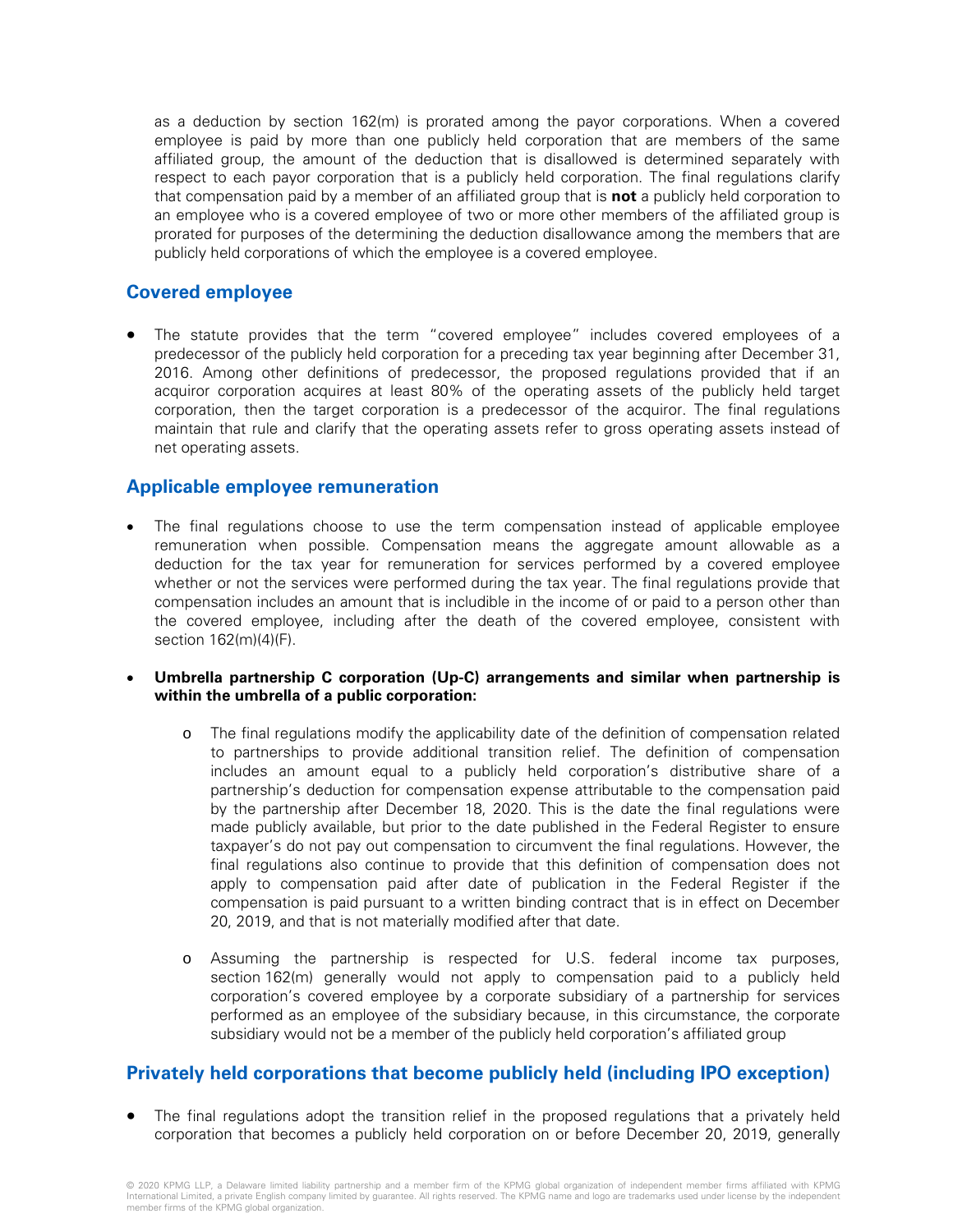may rely on the transition rules provided in section 1.162-27(f)(1) and (2) of the 1995 regulations. The final regulations clarify that a subsidiary that is a member of an affiliated group may rely on transition relief provided in section 1.162-27(f)(4) of the 1995 regulations if it becomes a separate publicly held corporation (such as in a spin-off) on or before December 20, 2019.

#### **Grandfather rule**

**Recovery of compensation:** Treasury and the IRS reconsidered the approach provided in the proposed regulations regarding the recovery of compensation when the corporation is obligated or has discretion to recover compensation paid in a tax year upon a future occurrence of a condition outside the corporation's control. The corporation's right to recover compensation is a contractual right that is separate from the corporation's binding obligation under the contract (as of November 2, 2017) to pay the compensation. The final regulations provide a corporation's right to recover compensation does not affect the determination of the amount of compensation the corporation has a written binding contract to pay under applicable law as of November 2, 2017, whether or not the corporation exercises its discretion to recover any compensation in the event the condition arises in the future.

#### • **Account and nonaccount balance plans:**

- o **Grandfathered amount**—The final regulations clarify the application of the grandfather rule to compensation and earnings payable under grandfathered plans. For an account balance plan, the final regulations provide that the grandfathered amount under an account balance plan is the amount the corporation is obligated to pay pursuant to the terms of the plan as of November 2, 2017.
- o **Corporation cannot termination plan**—If the corporation is obligated to pay the employee the account balance that is credited with earnings and losses and has no right to terminate or materially amend the contract, then the grandfathered amount is the account balance on November 2, 2017, plus any additional contributions and earnings and losses that the corporation is obligated to credit under the plan through the date of payment.
- o **Right to terminate plan**—However, if the corporation may terminate the plan and distribute the account balance to the employee, then the grandfathered amount is the account balance as if the corporation had terminated on November 2, 2017, or if later, the earliest possible date the plan could be terminated. Earnings and losses that are credited to the account after the termination through the earliest possible date the account balance could have been distributed are grandfathered if the terms of the plan require the contribution or credit of those earnings and losses through the earliest possible date the account balance could be distributed if the plan were terminated.
- o **Right to freeze plan**—If the terms of the account balance plan provide the corporation may **not** terminate the plan, but may discontinue future contributions, then the grandfathered amount is the account balance determined as if the corporation had exercised the right to discontinue contributions on November 2, 2017, or if later, the earliest permissible date the corporation could exercise that right under the plan (freeze date). If the plan required crediting of earnings and losses on the account balance after the freeze date through the payment date, then those earnings and losses credited to the grandfathered account are also grandfathered.
- **Election**—If the terms of the plan provide the corporation may terminate or freeze contributions, the corporation may elect to treat the balance as the termination date or freeze date as the grandfathered amount regardless of when the amount is paid and regardless of whether it has been credited with earnings or losses prior to the payment.

<sup>© 2020</sup> KPMG LLP, a Delaware limited liability partnership and a member firm of the KPMG global organization of independent member firms affiliated with KPMG<br>International Limited, a private English company limited by guara member firms of the KPMG global organization.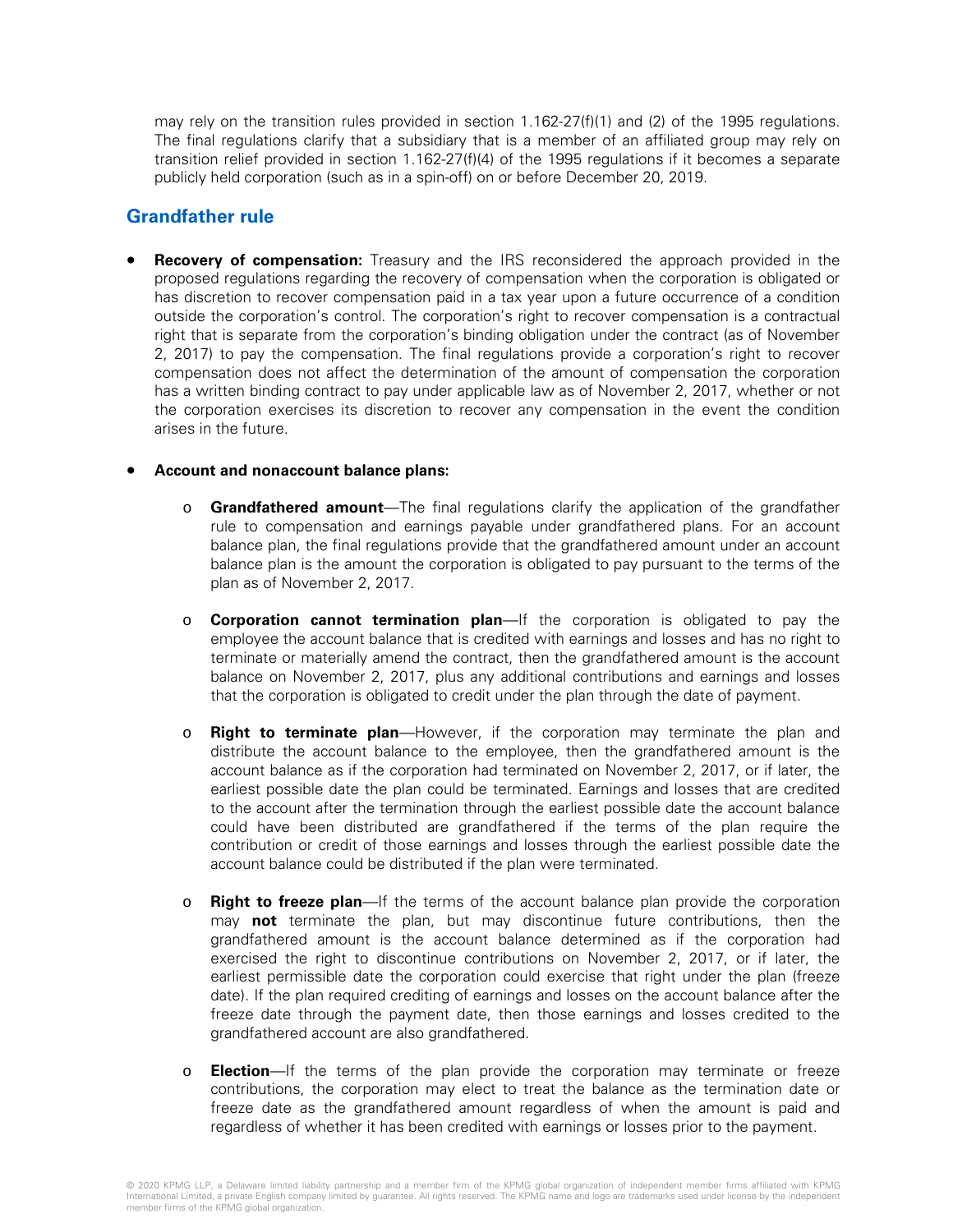- o Analogous rules are provided for nonaccount balance plans.
- **Ordering rules**: In response to a commenter suggestion, the final regulations permit the grandfathered amount to be allocated to the last otherwise deductible payment or to each payment on a pro rata basis for tax years ending before December 20, 2019. However, the ordering rule requiring the grandfathered amount to be allocated to the first otherwise deductible payment under the arrangement must be used for tax years ending on or after December 20, 2019, regardless of the method for allocating prior to that date.
- **Limited to particular plan or arrangement**: The grandfathered amount payable under a plan or arrangement applies **solely** to the amounts paid under that plan or arrangement. Regardless of whether all of the grandfathered amount is paid to the employee, no portion of the grandfathered amount may be treated as a grandfathered amount under any separate plan or arrangement.

#### • **Material modification**:

- o The final regulations provide that a modification of the contract after November 2, 2017, to offer an additional predetermined actual investment or substitute a predetermined actual investment as an investment alternative under the arrangement is **not** a material modification.
- Subsequent deferral will not be treated as resulting in a material modification if any additional amount is based on either a reasonable rate of interest or a predetermined actual investment; **however,** the additional amount will not be treated as grandfathered.
- **Coordination with section 409A:** The final regulations incorporate the section 409A regulatory provisions and provide that if compensation attributable to the exercise of a non-statutory stock option or a stock appreciation right (SAR) is grandfathered and the exercise period of the option or SAR is extended, then all compensation attributable to the exercise of the option or the SAR is grandfathered if the extension complies with Reg. section  $1.409A-1(b)(5)(v)(C)(1)$ . Until final guidance under section 409A is issued, taxpayers may continue to rely on the preamble to the proposed regulations.

## **Applicability dates**

- The final regulations apply to tax years beginning on or after the date of publication in the Federal Register. Taxpayers may choose to apply the final regulations to a tax year beginning after December 31, 2017, provided the taxpayer applies the final regulations in their entirety and in a consistent manner to that tax year and all subsequent tax years.
- Taxpayers may **not** rely on Notice 2018-68 for tax years ending on or after December 20, 2019, the publication date of the proposed regulations

## **Special applicability dates**

**Definition of covered employee:** Applies to tax years ending on or after September 10, 2018, the publication date of Notice 2018-68; **however**, for a corporation the fiscal and tax years of which do not end on the same date, the rule requiring the determination of the three most highly compensated executive officers to be made pursuant to the rules under the Exchange Act applies to tax years ending on or after December 20, 2019.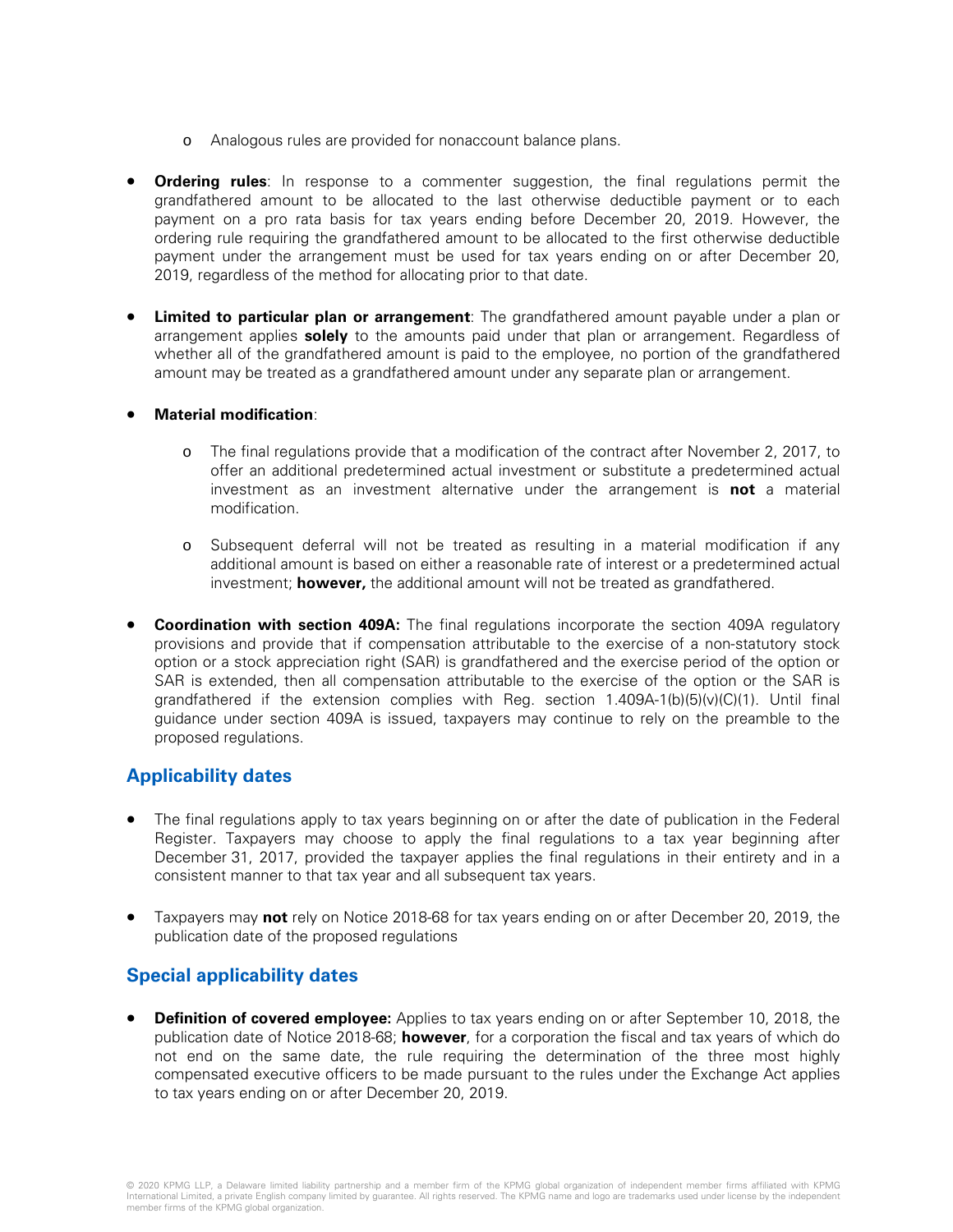- **Definition of predecessor of a publicly held corporation:** Applies to corporate transactions that occur on or after the date the final regulations are published in the Federal Register; corporations that change from being a publicly held corporation to a privately held corporation, and later, back to a publicly held corporation on or after the date the final regulations are published in the Federal Register.
	- o If a corporate transaction occurs **before** the date the final regulations are published in the Federal Register, then taxpayers may apply either the definition of predecessor of a publicly held corporation in section 1.162-33(c)(2)(ii) of these final regulations or a reasonable good faith interpretation of the term "predecessor" in section 162(m)(3)(C) with respect to such transaction. However, excluding the target corporations from the definition "predecessor" is not a reasonable good faith interpretation if: (1) a publicly held target corporation the stock or assets of which are acquired by another publicly held corporation in a transaction to which section 381(a) applies; and (2) a publicly held target corporation, at least 80% of the total voting power of the stock of which, and at least 80% of the total value of the stock of which, are acquired by a publicly held acquiring corporation (including an affiliated group).
- **Definition of compensation:** The definition of compensation under Reg. section 1.162-33(c)(3)(ii) includes an amount equal to the publicly held corporation's distributive share of a partnership's deduction for compensation expense only if the deduction is attributable to compensation paid by the partnership after December 18, 2020. However, this definition does not apply to compensation paid after the date of publication in the Federal Register if the compensation is paid pursuant to a written binding contract that is in effect on December 20, 2019, and that is not materially modified after that date.
- **Application of section 162(m) to a deduction for compensation otherwise deductible for a tax year ending on or after a privately held corporation becomes a publicly held corporation**: Applies to corporations that became publicly held after December 20, 2019. A corporation that becomes a publicly held corporation **on or before** December 20, 2019, may rely on the transition relief provided in section 1.162-27(f).
- **Definitions of written binding contract and material modification**: Apply for tax years ending on or after September 10, 2018, the publication date of Notice 2018-68. The rules for compensation paid from an account balance plan, compensation paid as an annuity, and payment delays are applicable to tax years beginning on or after the date of publication in the Federal Register.

For more information, contact a tax professional with KPMG's Washington National Tax:

Robert Delgado | +1 (858) 750-7133 | rdelgado@kpmg.com Erinn Madden | +1 (202) 533-3757 | erinnmadden@kpmg.com Terri Stecher | +1 (202) 533-4830 | tstecher@kpmg.com

The information contained in TaxNewsFlash is not intended to be "written advice concerning one or more Federal tax matters" subject to the requirements of section 10.37(a)(2) of Treasury Department Circular 230, as the content of this document is issued for general informational purposes only, is intended to enhance the reader's knowledge on the matters addressed therein, and is not intended to be applied to any specific reader's particular set of facts. Although we endeavor to provide accurate and timely information, there can be no guarantee that such information is accurate as of the date it is received or that it will continue to be accurate in the future. Applicability of the information to specific situations should be determined through consultation with your tax adviser.

<sup>© 2020</sup> KPMG LLP, a Delaware limited liability partnership and a member firm of the KPMG global organization of independent member firms affiliated with KPMG<br>International Limited, a private English company limited by guara member firms of the KPMG global organization.